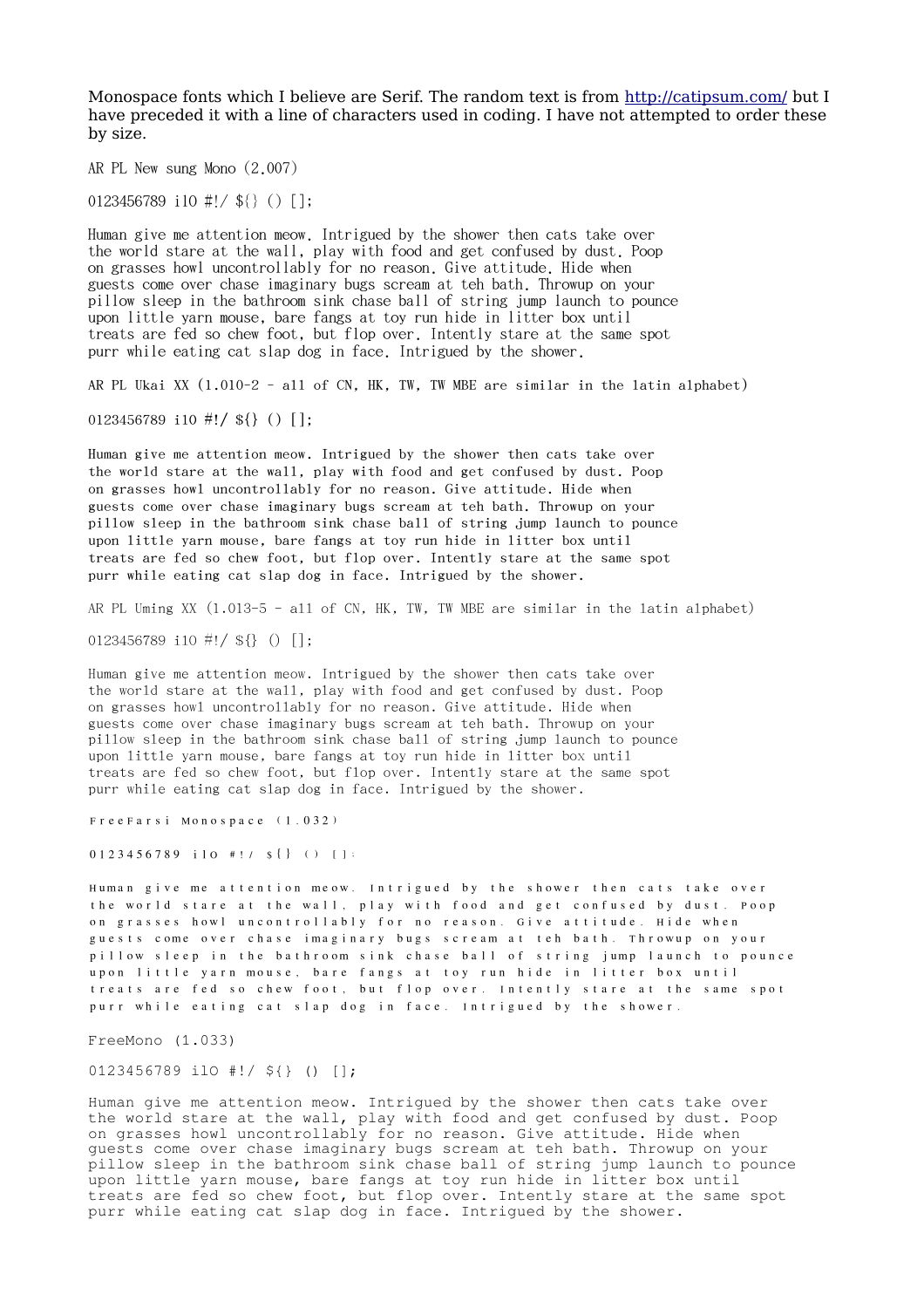HanaMinA (1.038)

0123456789 ilO #!/ \${} () [];

Human give me attention meow. Intrigued by the shower then cats take over the world stare at the wall, play with food and get confused by dust. Poop on grasses howl uncontrollably for no reason. Give attitude. Hide when guests come over chase imaginary bugs scream at teh bath. Throwup on your pillow sleep in the bathroom sink chase ball of string jump launch to pounce upon little yarn mouse, bare fangs at toy run hide in litter box until treats are fed so chew foot, but flop over. Intently stare at the same spot purr while eating cat slap dog in face. Intrigued by the shower.

Kochi Mincho (1.048)

0123456789 ilO #!/ \${} () [];

Human give me attention meow. Intrigued by the shower then cats take over the world stare at the wall, play with food and get confused by dust. Poop on grasses howl uncontrollably for no reason. Give attitude. Hide when guests come over chase imaginary bugs scream at teh bath. Throwup on your pillow sleep in the bathroom sink chase ball of string jump launch to pounce upon little yarn mouse, bare fangs at toy run hide in litter box until treats are fed so chew foot, but flop over. Intently stare at the same spot purr while eating cat slap dog in face. Intrigued by the shower.

Linux Libertine Mono O (1.054)

0123456789 ilO #!/ \${} () [];

Human give me attention meow. Intrigued by the shower then cats take over the world stare at the wall, play with food and get confused by dust. Poop on grasses howl uncontrollably for no reason. Give attitude. Hide when guests come over chase imaginary bugs scream at teh bath. Throwup on your pillow sleep in the bathroom sink chase ball of string jump launch to pounce

upon little yarn mouse, bare fangs at toy run hide in litter box until treats are fed so chew foot, but flop over. Intently stare at the same spot purr while eating cat slap dog in face. Intrigued by the shower.

Latin Modern Monospace (2.020)

0123456789 ilO #!/ \${} () [];

Human give me attention meow. Intrigued by the shower then cats take over the world stare at the wall, play with food and get confused by dust. Poop on grasses howl uncontrollably for no reason. Give attitude. Hide when guests come over chase imaginary bugs scream at teh bath. Throwup on your pillow sleep in the bathroom sink chase ball of string jump launch to pounce upon little yarn mouse, bare fangs at toy run hide in litter box until treats are fed so chew foot, but flop over. Intently stare at the same spot purr while eating cat slap dog in face. Intrigued by the shower.